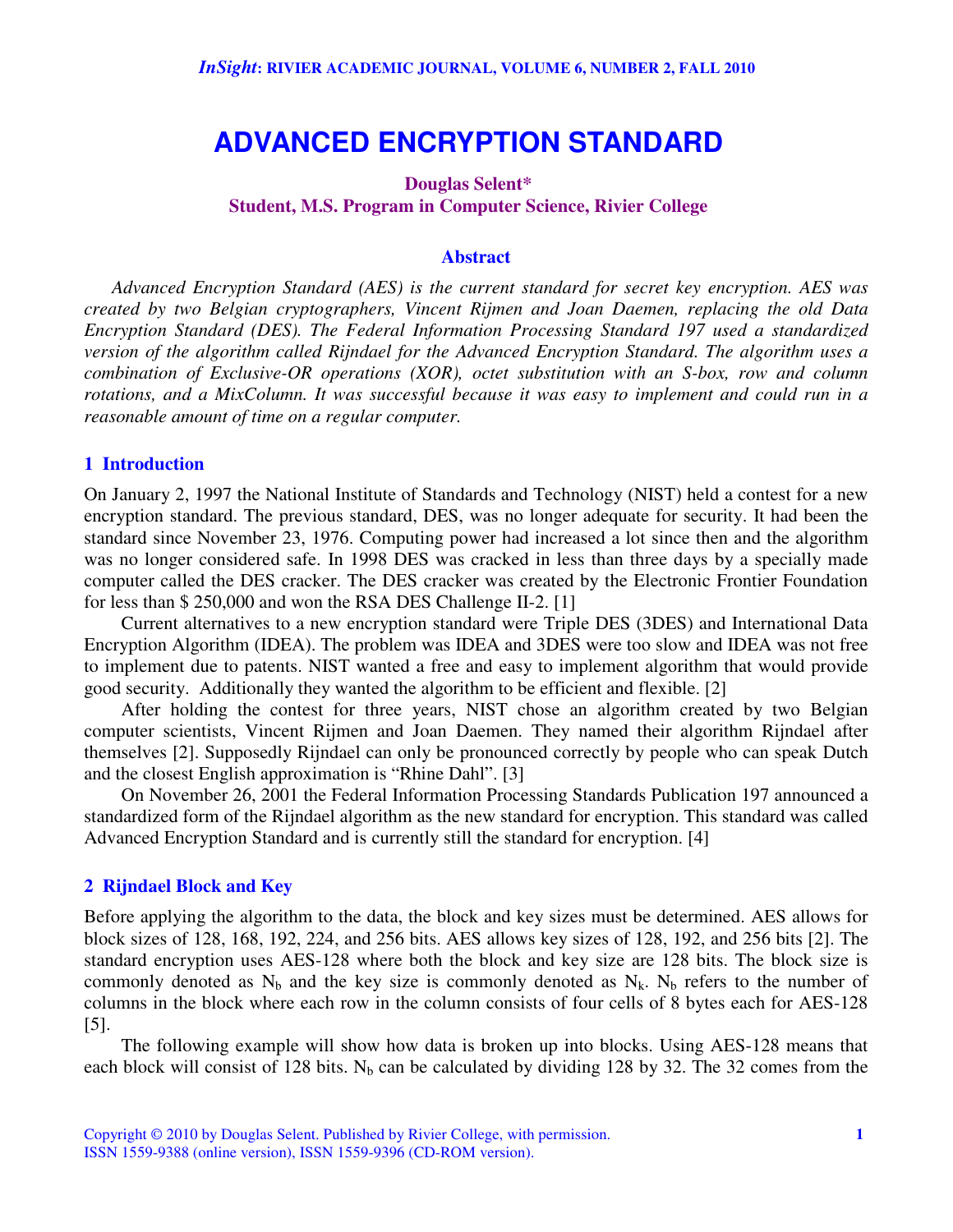number of bytes in each column. In this case,  $N_b$  is 4. The original plain text is stored in bytes in a block. For example, the text "This is a test…" will be stored in a block as shown below in Figure 1.





Each character is stored in a cell of the block. The blank cells shown in the diagram are not really blank as they represent the spaces in the text. Depending on how the algorithm is implemented the characters may be stored as integer values, hexadecimal values, or even binary strings. All three ways represent the same data. Most diagrams show the hexadecimal values, however integer and string manipulation is much easier to do when actually programming AES. Figure 1 shows the values as characters for demonstration purposes to show how the text is stored into the block. The plain text is stored into blocks column by column and block by block until all the data is stored [5]. In the example used above there were exactly 16 characters used for simplicity. In order to use the Rijndael algorithm the data must be a multiple of the block size, since all blocks need to be complete. When the data is not a multiple of the block size some form of padding must be used.

Padding is when extra bits are added to the original data. One forms of padding includes adding the same bytes until the desired size is reached. Another option is padding with all zeros and having the last byte represent the number of zeros. Padding with null characters or random characters are also forms of padding that can be used. [6]

Once a form of padding is chosen the data is represented as some number of complete blocks. The last thing needed before using the algorithm is the key. The key also known as the cipher key is also the same size as the block in this example. Unlike most data and transformations the cipher key can have any values chosen by the designer with no restrictions as long as the key is the correct length. The key is also stored as a block similar to the plain text. [5]

When the plain text data is stored into blocks and the key is chosen the Rijndael encryption algorithm can be applied. Some of the following steps could be done before the encryption process starts, but for simplicity they will be discussed when they are needed.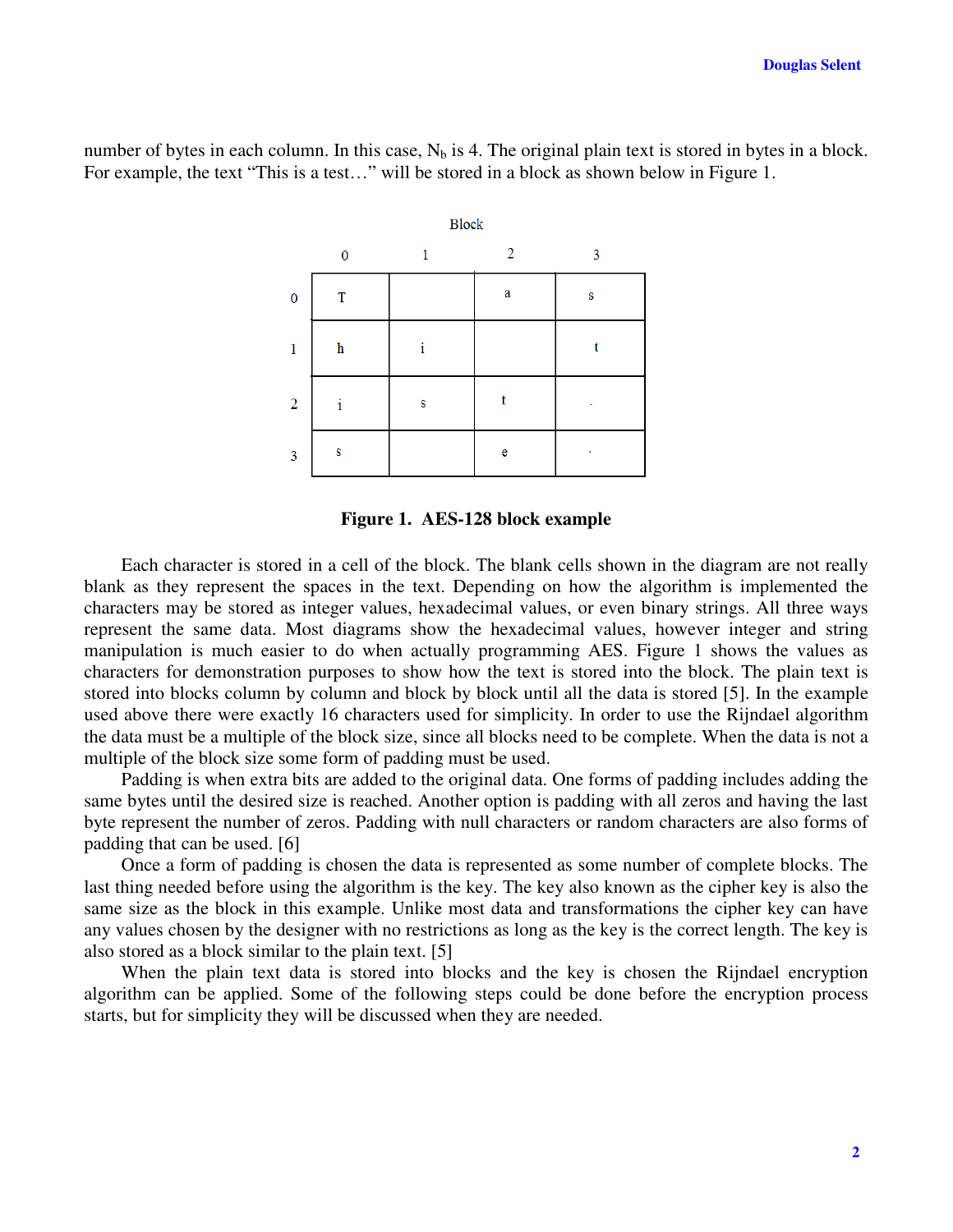#### **3 Rijndael Rounds**

At a basic level the Rijndael algorithm uses a number of rounds to transform the data for each block. The number of rounds used is  $6 +$  the maximum of N<sub>b</sub> and N<sub>k</sub>. Following from the previous example of AES-128, the number of rounds is 10. This is calculated from 6 plus the maximum of  $(4,4)$ . Since N<sub>b</sub> and N<sub>k</sub> are both 4, the number of rounds is  $6 + 4 = 10$  [2]. The initial block (also known as a state) is added to an expanded key derived from the initial cipher key. Then the round processing occurs consisting of operations of the S-box, shifts, and a MixColumn. The result state is then added to the next expanded key. This is done for all ten rounds, with the exception of the MixColumn operation of the final round. The final result is the encrypted cipher block. [5]

#### **4 Rijndael Key Expansion**

The original cipher key needs to be expanded from 16 bytes to  $16(r + 1)$  bytes. In the example, there are ten rounds so  $r = 10$ . A round key is needed after each round and before the first round. Each round key needs to be 16 bytes because the block size is 16 bytes. Therefore, the cipher key needs to be expanded from 16 bytes to  $16(r + 1)$  bytes or 176 bytes. The expanded key is then broken up into round keys. Round keys are added to the current state after each round and before the first round. The details on the key expansion algorithm are complex and will be skipped. [4]

#### **5 Rijndael S-box**

The first step to a round is to do a byte by byte substitution with a lookup table called an S-box. An Sbox is a one to one mapping for all byte values from 0 to 255. The S-box is used to change the original plain text in bytes to cipher text. The S-box is shown below in Figure 2. All values are represented in hexadecimal notation. This is how the S-box is commonly viewed. [5]

> $\begin{array}{ccc} \n & 0 \n \end{array}$ 1 2 3 4 5 6 7 8 9 a b c f ್ e 00 | 63 7c 77 7b f2 6b 6f c5 30 01 67 2b fe d7 ab 76 10 | ca 82 c9 7d fa 59 47 f0 ad d4 a2 af 9c a4 72 c0 20 |b7 fd 93 26 36 3f f7 cc 34 a5 e5 f1 71 d8 31 15 30 | 04 c7 23 c3 18 96 05 9a 07 12 80 e2 eb 27 b2 75 40 | 09 83 2c 1a 1b 6e 5a a0 52 3b d6 b3 29 e3 2f 84 50 | 53 d1 00 ed 20 fc b1 5b 6a cb be 39 4a 4c 58 cf 60 | d0 ef aa fb 43 4d 33 85 45 f9 02 7f 50 3c 9f a8 70 | 51 a3 40 8f 92 9d 38 f5 bc b6 da 21 10 ff f3 d2 80 | cd 0c 13 ec 5f 97 44 17 c4 a7 7e 3d 64 5d 19 73 90 | 60 81 4f dc 22 2a 90 88 46 ee b8 14 de 5e 0b db a0 | e0 32 3a 0a 49 06 24 5c c2 d3 ac 62 91 95 e4 79 b0 | e7 c8 37 6d 8d d5 4e a9 6c 56 f4 ea 65 7a ae 08 c0 | ba 78 25 2e 1c a6 b4 c6 e8 dd 74 1f 4b bd 8b 8a d0 |70 3e b5 66 48 03 f6 0e 61 35 57 b9 86 c1 1d 9e e0 |e1 f8 98 11 69 d9 8e 94 9b 1e 87 e9 ce 55 28 df f0 |8c a1 89 0d bf e6 42 68 41 99 2d 0f b0 54 bb 16

**Figure 2. S-Box.** From http://www.samiam.org/s-box.html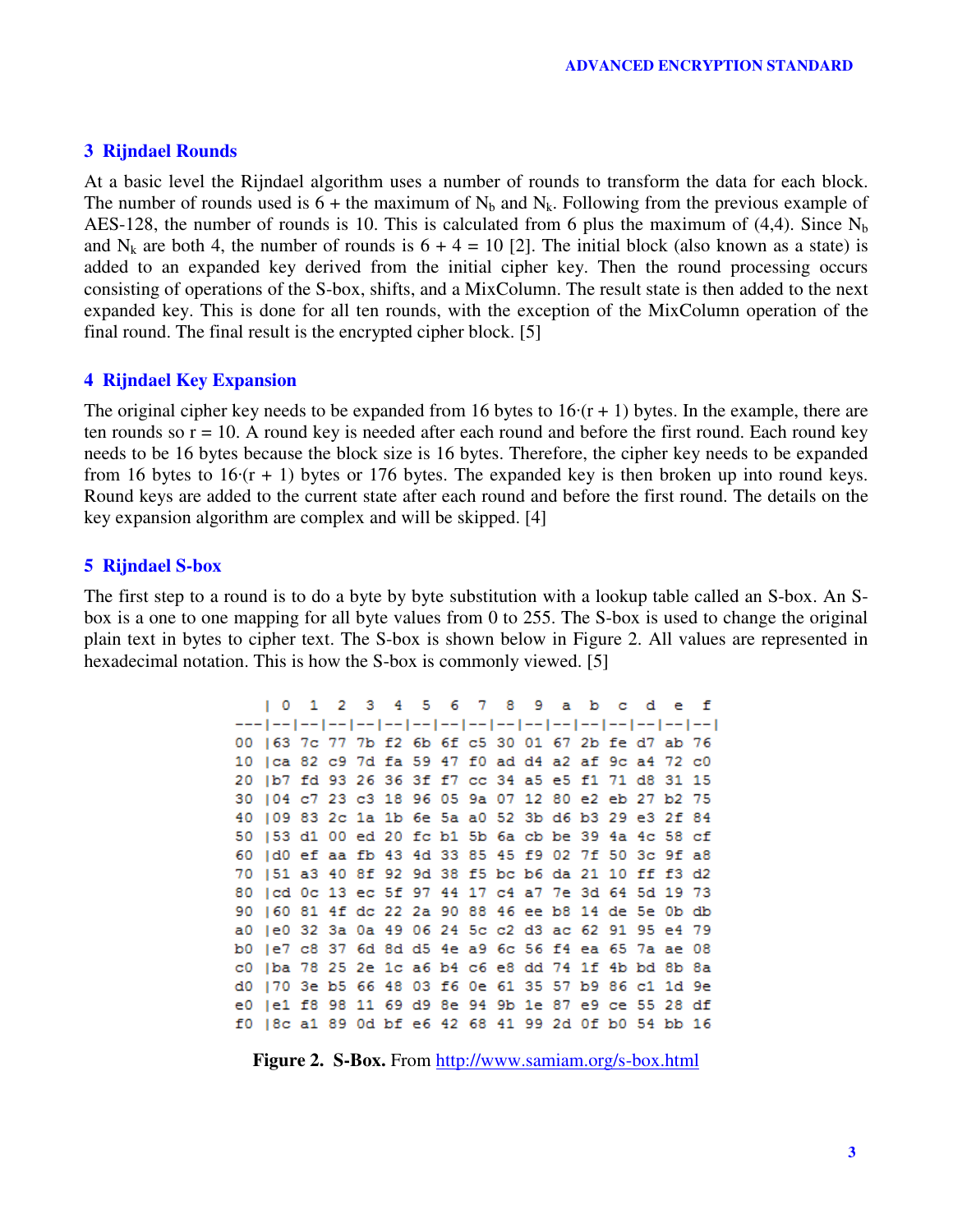For example if we had the plain text of one character "D" it would translate to the hexadecimal value of 44 by using an ASCII lookup table. When using the S-box the first digit in hexadecimal represents the rows of the table or the values on the left side going down. The second digit represents the column of the S-box, which, in this example, is also 4. Using the S-box we find row number 4 and column number 4 and find that the hexadecimal value in that cell is "1b". This is how the S-box works. Using this method with all the plain text will generate the new hexadecimal values that are used later in the algorithm.

The obvious question is: where did the S-box come from? This goes into modular arithmetic and a Galois field. A Galois field is a field with a finite number of elements. The Galois field is always a field that is a power of a prime. For each prime number there exists exactly one Galois field. The notation to represent a Galois field is GF(p), where p is the prime number. [8]

For the S-box, the field  $GF(2^8)$  was chosen. There are several reasons to why this field was chosen. One obvious reason is that the power of 8 was chosen because there are 8 bits in a byte. The prime 2 was chosen because binary is represented as two possible digit's a 1 or a 0. In addition arithmetic is simple to do in this field because addition and subtraction are redefined as the exclusion or (XOR) operation. Invertability and resistance to algebraic attacks were also considered when forming the S-box. [5]

To actually generate the S-box from the chosen field requires much more work. Careful thought was put into the transformation for security purposes. Using plain text for the next steps of the algorithm would make it more vulnerable so a byte substitution in the form of the S-box was used. The original bytes are transformed by using the multiplicative inverse and an affinity matrix shown in Figure 3 to make the cipher text resistant to algebraic attacks. [7]

```
10001111
11000111
1110001
          \mathbf{1}11110001
11111000
0 1 1 1 1 1 0 00 0 1 1 1 1 1 0
00011111
```
**Figure 3. Affinity Matrix.** From http://www.samiam.org/s-box.html

 $\overline{2}$ 3 4 5 6 7 8 9 a b f  $\begin{array}{ccc} \n & \circ \n \end{array}$  $1$  $c_d$ - e 00 |-- 01 8d f6 cb 52 7b d1 e8 4f 29 c0 b0 e1 e5 c7 10 | 74 b4 aa 4b 99 2b 60 5f 58 3f fd cc ff 40 ee b2 20 | 3a 6e 5a f1 55 4d a8 c9 c1 0a 98 15 30 44 a2 c2 30 | 2c 45 92 6c f3 39 66 42 f2 35 20 6f 77 bb 59 19 40 | 1d fe 37 67 2d 31 f5 69 a7 64 ab 13 54 25 e9 09 50 | ed 5c 05 ca 4c 24 87 bf 18 3e 22 f0 51 ec 61 17 60 | 16 5e af d3 49 a6 36 43 f4 47 91 df 33 93 21 3b 70 | 79 b7 97 85 10 b5 ba 3c b6 70 d0 06 a1 fa 81 82 80 | 83 7e 7f 80 96 73 be 56 9b 9e 95 d9 f7 02 b9 a4 90 | de 6a 32 6d d8 8a 84 72 2a 14 9f 88 f9 dc 89 9a a0 | fb 7c 2e c3 8f b8 65 48 26 c8 12 4a ce e7 d2 62 b0 | 0c e0 1f ef 11 75 78 71 a5 8e 76 3d bd bc 86 57 c0 | 0b 28 2f a3 da d4 e4 0f a9 27 53 04 1b fc ac e6 d0 | 7a 07 ae 63 c5 db e2 ea 94 8b c4 d5 9d f8 90 6b e0 |b1 0d d6 eb c6 0e cf ad 08 4e d7 e3 5d 50 1e b3 f0 | 5b 23 38 34 68 46 03 8c dd 9c 7d a0 cd 1a 41 1c

**Figure 4. Multiplicative Inverse Table GF(2 8 ).** From http://www.samiam.org/galois.html#inverse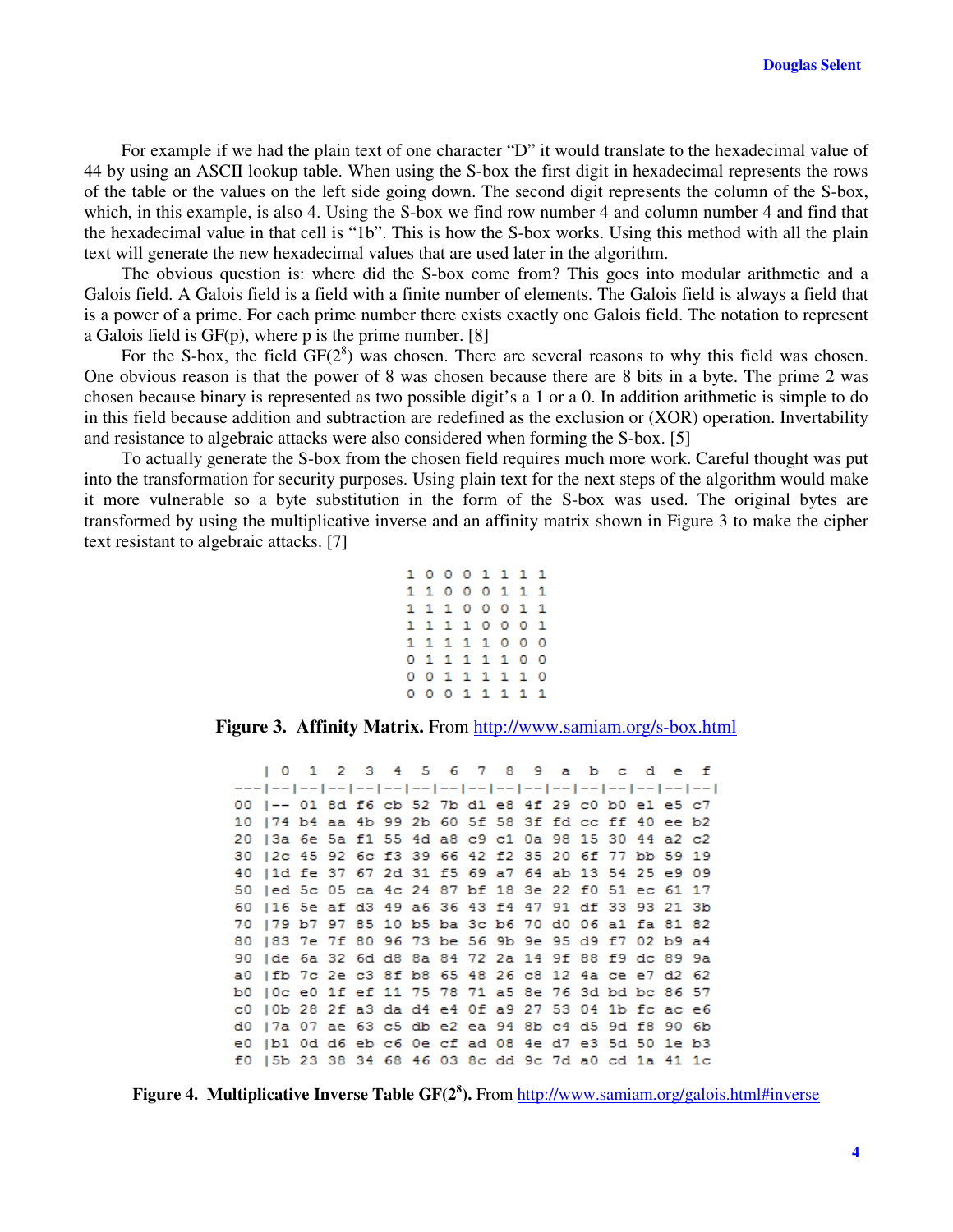To calculate the multiplicative inverse is complicated and too much of a digression; therefore, a given table will be used instead. The field of all the multiplicative inverses is shown in Figure 4 [7].

Using an example of the hexadecimal value "31" from the multiplicative inverse table we get the value "45" from the table. This is the value we will use. Our affinity matrix is in binary therefore the number must be in binary as well. 45h is 0100 0101 in binary. An easier way to view the matrix multiplication is as polynomial multiplication. The value 0100 0101 can be represented as the polynomial  $0x^7 + 1x^6 + 0x^5 + 0x^4 + 0x^3 + 1x^2 + 0x^1 + 1$ . This can be rewritten and simplified as  $x^6 + x^2 +$ 1. Taking the first row of the affinity matrix we can assign each bit a variable. Therefore, 1 0 0 0 1 1 1 1 can be represented as  $N_0 N_1 N_2 N_3 N_4 N_5 N_6 N_7$ . This is generalized to all the rows, so all rows can be represented with the same variables in the same order. To do the multiplication start with the first row and see which variables are a 1 in the affinity matrix. Since the first row is 1 0 0 0 1 1 1 1, we only have to worry about the values N<sub>0</sub> N<sub>4</sub> N<sub>5</sub> N<sub>6</sub> N<sub>7</sub>. Next, we look at the polynomial  $x^6 + x^2 + 1$ . The powers of this polynomial are what correspond to the subscripts of N. Wherever the power in the polynomial is also in the subscript of N we can assign a value of 1. Otherwise we assign the value of 0. This makes  $N_0$  $N_4$  N<sub>5</sub> N<sub>6</sub> N<sub>7</sub> change to 1 0 0 1 0. A further shortcut can be taken to ignore all 0's completely. This can be done because addition in the field  $GF(2^8)$  is just the XOR operation. Therefore, adding an even number of 1's will result in a value of 0 and adding an odd number of 1's will result in a value of 1. Shown below in Figure 5 is the simplified mathematics for the entire affine transformation. [7]

| Row 1 = 1 0 0 0 1 1 1 1 = $N_0 + N_4 + N_5 + N_6 + N_7$ | $1 + 0 + 0 + 1 + 0 = 0$ |
|---------------------------------------------------------|-------------------------|
| Row 2 = 1 1 0 0 0 1 1 1 = $N_0 + N_1 + N_5 + N_6 + N_7$ | $1 + 0 + 0 + 1 + 0 = 0$ |
| Row 3 = 1 1 1 0 0 0 1 1 = $N_0 + N_1 + N_2 + N_6 + N_7$ | $1+0+1+1+0=1$           |
| Row 4 = 1 1 1 0 0 0 1 = $N_0 + N_1 + N_2 + N_3 + N_7$   | $1 + 0 + 1 + 0 + 0 = 0$ |
| Row $5 = 1 1 1 1 1 0 0 0 = N_0 + N_1 + N_2 + N_3 + N_4$ | $1+0+1+0+0=0$           |
| Row $6 = 0 1 1 1 1 1 0 0 = N_1 + N_2 + N_3 + N_4 + N_5$ | $0+1+0+0+0=1$           |
| Row 7 = 0 0 1 1 1 1 1 0 = $N_2 + N_3 + N_4 + N_5 + N_6$ | $1 + 0 + 0 + 0 + 1 = 0$ |
| Row 8 = 0 0 0 1 1 1 1 1 = $N_3 + N_4 + N_5 + N_6 + N_7$ | $0+0+0+1+0=1$           |

# **Figure 5. Simplified Multiplication example.** Rows are multiplied by the polynomial  $x^6 + x^2 + 1$

The result of the multiplication is the vector  $0\ 0\ 1\ 0\ 0\ 1\ 0\ 1$ . The final step to the transformation is to add the vector 1 1 0 0 0 1 1 0 to our vector. This gives us the final binary string of 1 1 1 0 0 0 1 1. Since we want the last row represented as the first bit we need to reverse this string giving us the new binary string of 1 1 0 0 0 1 1 1. In hexadecimal this value is C7. [7]

We are now finished. To know that we did everything right we look back to where we started. We started with the hexadecimal value of 31 from the original table and after all the work obtained the value C7. Therefore, if we look at the S-box value for 31, we should see C7. All the values in the S-box are calculated the same way we did for our example.

Using the previous example "This is a test…", the following block is a result of the S-box substitution. An ASCII lookup table was also used to convert the character values into hexadecimal values. The resulting block/state has all values shown in hexadecimal notation. Note that key addition was not applied. If this were a real implementation the key addition would be applied to the state before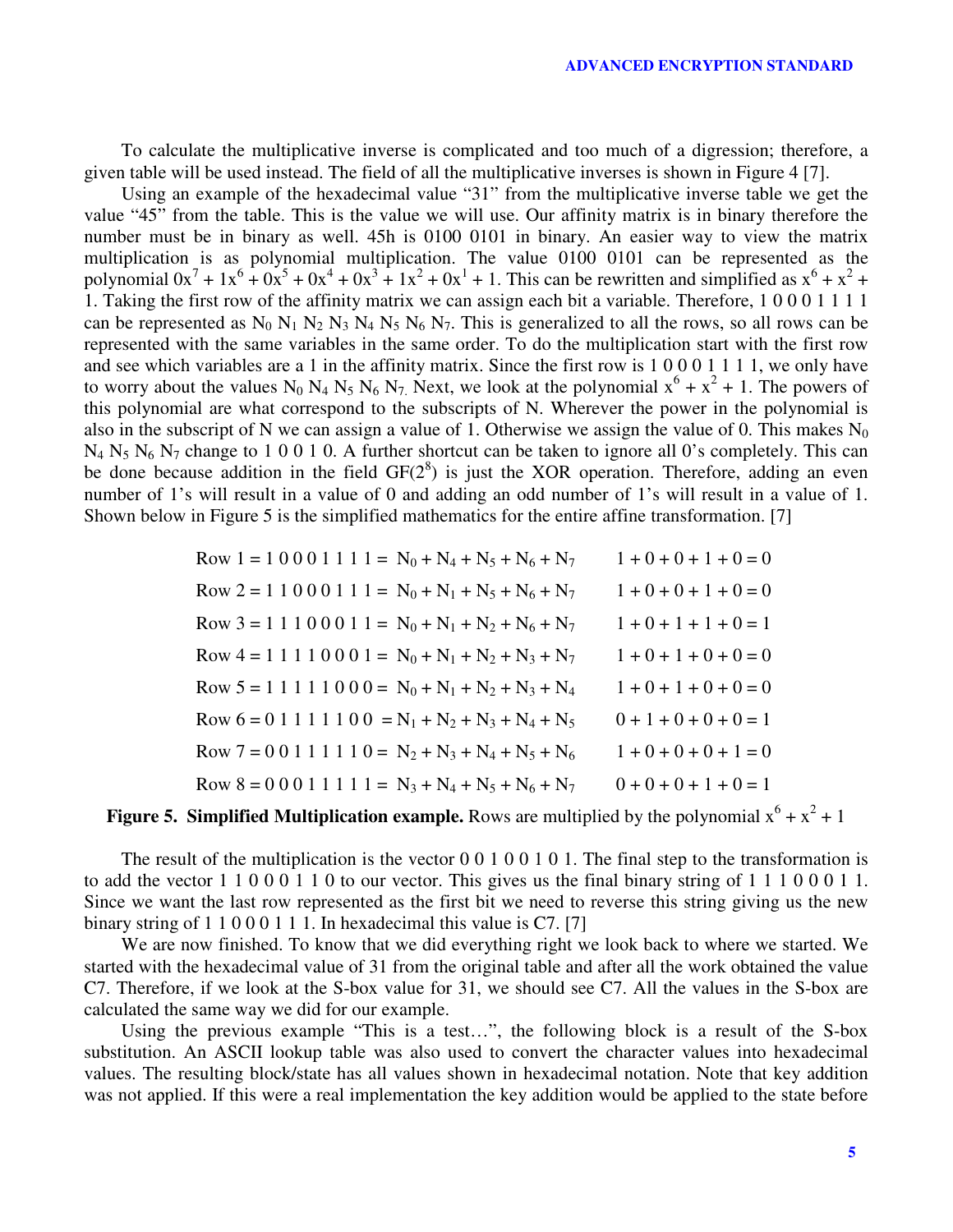the first round. Therefore, the S-box substitution would be done with the state after the key addition. The block is shown in Figure 6.

 $\overline{a}$ 

|                  | $\Omega$ |      |             | 3    |
|------------------|----------|------|-------------|------|
| $\boldsymbol{0}$ | 0x20     | 0xB7 | <b>OxEF</b> | 0x8F |
| $\mathbf{1}$     | 0x45     | 0xF9 | 0xB7        | 0x92 |
| $\overline{2}$   | 0xF9     | 0x8F | 0x92        | 0x31 |
| 3                | 0x8F     | 0xB7 | 0x4D        | 0x31 |

**Figure 6. Block / State after S-box substitution**

#### **6: Rijndael Shifts**

The next step in the round is to shift the rows of the state. The rows are shifted x number of bytes to the left where x is the row number. This means row 0 will not be shifted, row 1 will be shifted 1 byte to the left, row 2 will be shifted 2 bytes to the left, and row 3 will be shifted 3 bytes to the left. The resulting state is shown in Figure 7 by applying the shifts to the previous state. Note that the shifts do not affect the byte substitution so the shifting and S-box operations could be done in a different order. [9]

|                |      |      |      | 3    |
|----------------|------|------|------|------|
| $\mathbf{0}$   | 0x20 | 0xB7 | 0xEF | 0x8F |
| $\mathbf{1}$   | 0xF9 | 0xB7 | 0x92 | 0x45 |
| $\overline{2}$ | 0x92 | 0x31 | 0xF9 | 0x8F |
| 3              | 0x31 | 0x8F | 0xB7 | 0x4D |

**Figure 7. Block/State after shifting**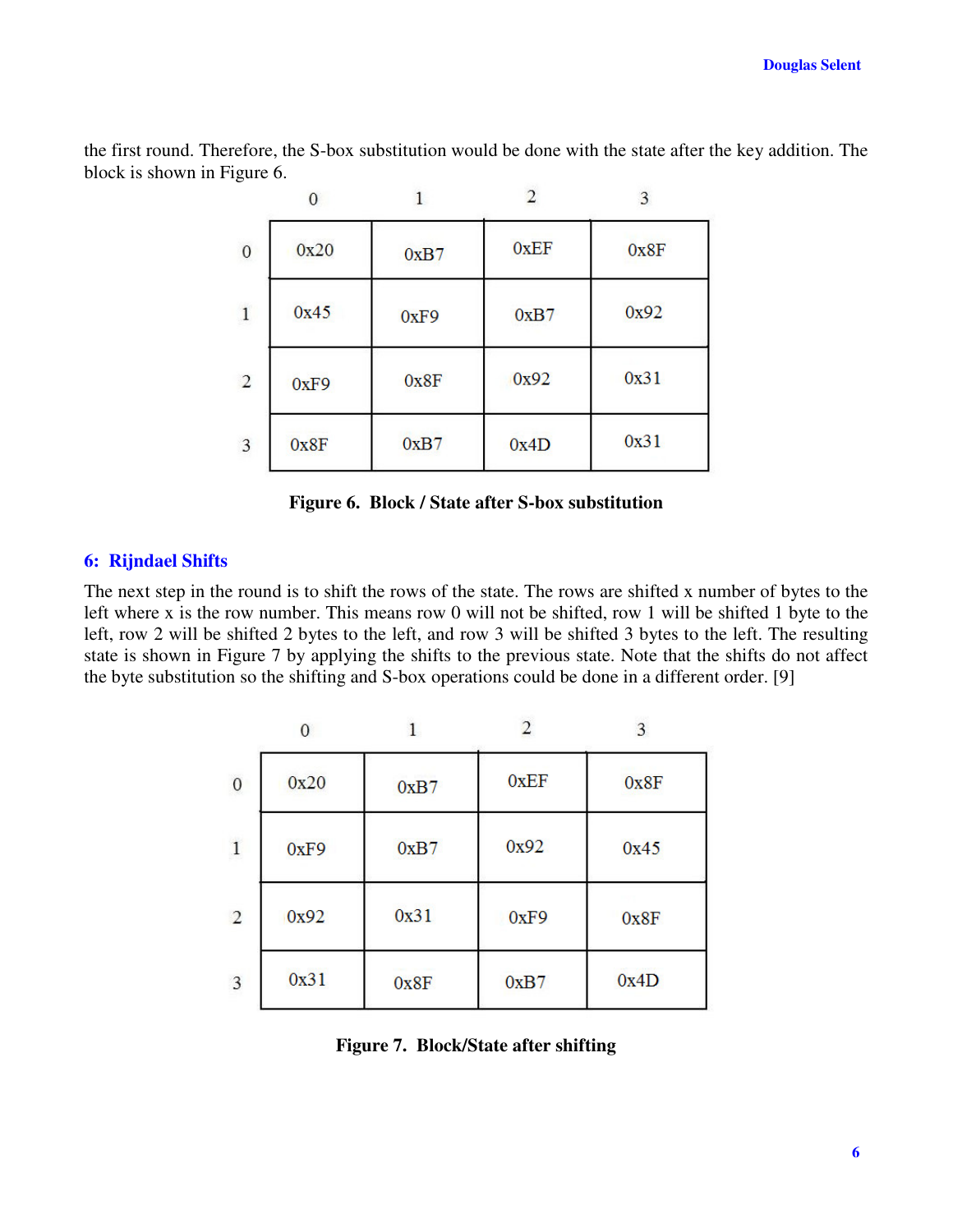#### **7 Rijndael MixColumn**

After applying the S-box and shifts to the state the operation of a MixColumn is used. The MixColumn lookup table takes a byte and transforms it into four bytes. The MixColumn table is generated by the following algorithm. Each element in the table consists of four bytes usually represented as hexadecimal values. The second and third bytes are always same as the input byte. So for the value of 54 would result in a second and third value of 54 as well. The first byte is the input byte multiplied by 2. If the result is greater than 0xFF, the result is XORed with the value 0x1B and mod 100. Therefore our the byte 0x54 is  $(54 \text{ XOR } 1b) \text{ mod } 100 = \text{A}8$ . The last byte is the input byte added to the first byte [9]. So, the last byte is A8 XOR 54 = FC. This is a simple way to generate the MixColumn table shown in Figure 8.



**Figure 8. MixColumn Table.** Image from *Network Security Private Communication in a Public World*, page 86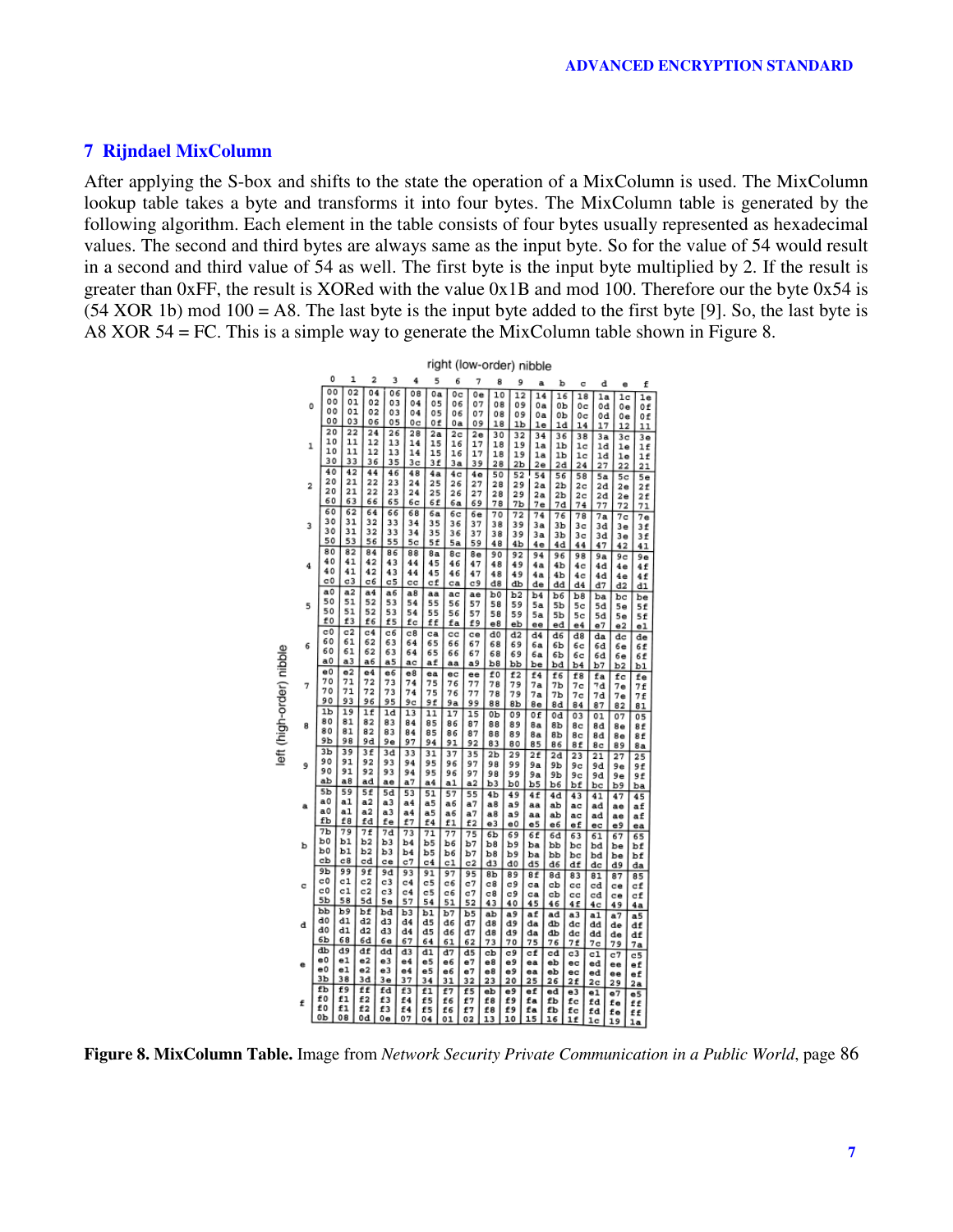What is really happening is a matrix multiplication of the input with the matrix in Figure 9. For our purposes the short cut is more practical at generating the table. It also avoids the multiplication operation which is somewhat complicated in the field  $GF(2^8)$ .

# **Figure 9. Matrix for Generating the MixColumn Table.** From http://www.samiam.org/mix-column.html

The next question is how to use the MixColumn table. For our example we need to split up out state into columns. Each column will have its own MixColumn operation applied to it. Using the lookup table for all the values in the first column of our state we get the following.

> 0x20 40 20 20 60 0xF9 E9 F9 F9 10 0x92 3F 92 92 AD 0x31 62 31 31 53

**Figure 10. First column transformed with the MixColumn table**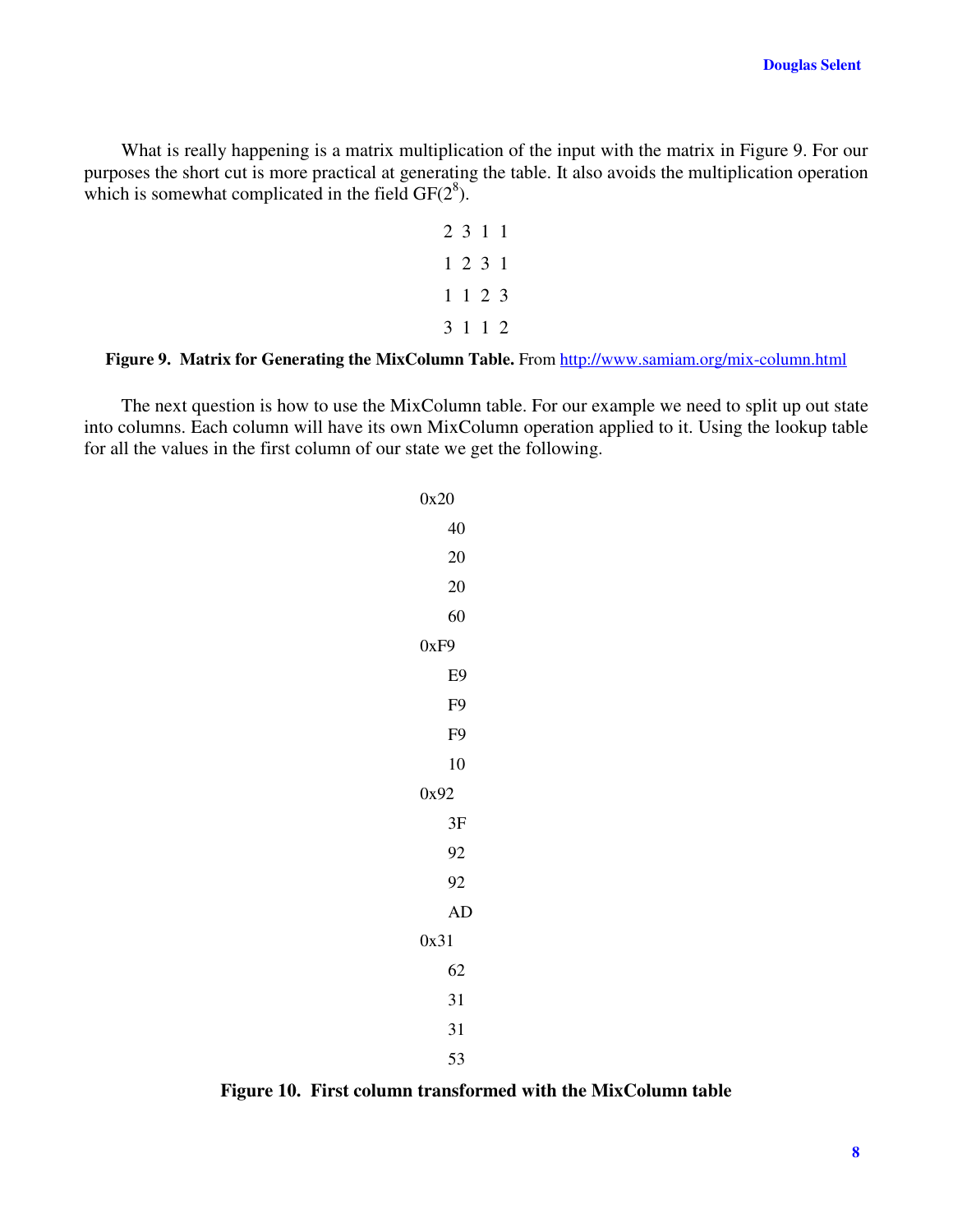The MixColumn step is best shown as a diagram. The diagram is shown in Figure 11.

$$
40 + B3 = F3
$$
  
\n
$$
E9 + 20 + 9C = 55
$$
  
\n
$$
3F + F9 + 20 + 53 = B5
$$
  
\n
$$
62 + 92 + F9 + 60 = 69
$$
  
\n
$$
31 + 92 + 10 = B3
$$
  
\n
$$
31 + AD = 9C
$$
  
\n
$$
53
$$

# **Figure 11. MixColumn operation**

The result of using the MixColumn operation on the first column is the bytes 0x49, 0x34, 0xA7, and 0xBD. The blue values in the diagram indicate that result is used in the final addition. Similarly the other columns in the state go through the same process. The result is a state with the new values after the MixColumn process.

#### **8 Rijndael Decryption**

Decryption is simple after understanding the encryption process. It is basically just the inverse. The algorithm was designed for all the steps to be invertible so decryption is basically like doing everything backwards. Therefore, for decryption starts at the last round and the last round key. When processing each round do the process backwards. So, the round key is added first to the last round. Addition is its own inverse, which is nice. Then the MixColumn step is applied. The MixColumn step is applied to all rounds except the last one. Also the inverse MixColumn table is used [5]. This table is generated with another matrix similar to the way the MixColumn table was generated. The difference is that there are no short cuts to generate the table. Therefore, the matrix multiplication needs to be performed in the field GF( $2<sup>8</sup>$ ). The matrix is shown in Figure 12 and the inverse table is shown in Figure 13. [10]

> 14 11 13 9 9 14 11 13 13 9 14 11 11 13 9 14

**Figure 12. Matrix for Generating the Inverse MixColumn Table.** This is the integer representation of the hexadecimal data in the table from http://csrc.nist.gov/publications/fips/fips197/fips-197.pdf, Figure 5.10.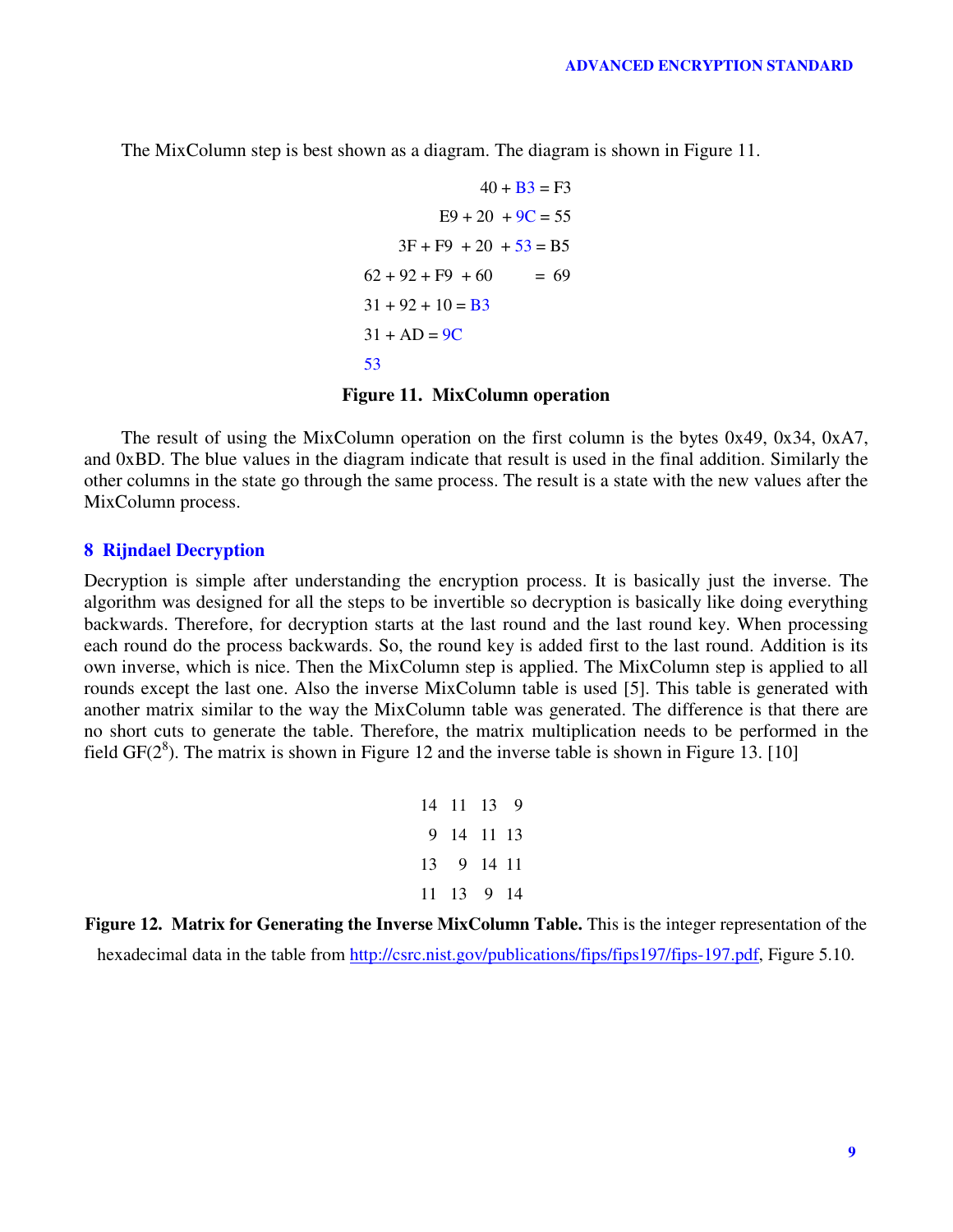|                          |              | right (low-order) nibble |                        |                      |                                   |                      |                |                |                      |                      |                      |                      |                       |                      |                      |                      |                      |  |
|--------------------------|--------------|--------------------------|------------------------|----------------------|-----------------------------------|----------------------|----------------|----------------|----------------------|----------------------|----------------------|----------------------|-----------------------|----------------------|----------------------|----------------------|----------------------|--|
|                          |              | 0                        | ı                      | 2                    | 3                                 | 4                    | 5              | 6              | 7                    | 8                    | 9                    | a                    | р                     | c                    | d                    | e                    | f                    |  |
|                          |              | 0 <sub>0</sub><br>00     | 0e<br>09               | 1 <sub>c</sub><br>12 | $\overline{12}$<br>1 <sub>b</sub> | 38<br>24             | 36<br>2d       | $^{24}$<br>36  | 2a<br>3f             | 70<br>48             | 7e<br>41             | 6c<br>5a             | $\overline{62}$<br>53 | 48<br>бc             | 46<br>65             | 54<br>7е             | 5a<br>77             |  |
|                          | 0            | 00                       | 0d                     | 1a                   | 17<br>1d                          | 34<br>2 <sub>c</sub> | 39<br>27       | 2e<br>Зa       | 23<br>31             | 68<br>58             | 65<br>53             | 72<br>4е             | 7f<br>45              | 5c<br>74             | 51<br>7f             | 46<br>62             | 4b<br>69             |  |
|                          |              | 00<br>e0                 | OЬ<br>ee               | 16<br>fс             | f2                                | d8                   | d6             | C <sub>4</sub> | ca                   | 90                   | 9е                   | 8с                   | 82                    | a8                   | a6                   | b4                   | ba                   |  |
|                          | $\mathbf{1}$ | 90<br>d0                 | 99<br>dd               | 82<br>ca             | 8b<br>c7                          | b4<br>e4             | bd<br>e9       | a6<br>fe       | af<br>f3             | 48<br>b8             | d1<br>b5             | ca<br>a2             | c3<br>af              | fc<br>8с             | £5<br>81             | ee<br>96             | e7<br>9 <sub>b</sub> |  |
|                          |              | ъo                       | Ъb                     | a6                   | ad                                | 9с                   | 97             | 8a             | 81                   | е8                   | e3                   | fe<br>b7             | £5<br>b9              | c4<br>93             | cf<br>9d             | d2<br>8f             | d9<br>81             |  |
|                          |              | db<br>3b                 | d5<br>32               | c7<br>29             | c9<br>20                          | e3<br>1f             | ed<br>16       | ff<br>0d       | f1<br>04             | ab<br>73             | a5<br>7а             | 61                   | 68                    | 57                   | 5e                   | 45                   | 4c                   |  |
|                          | 2            | Ъb                       | b6                     | a1                   | ac<br>66                          | 8f<br>57             | 82<br>5c       | 95<br>41       | 98<br>4a             | d3<br>23             | de<br>28             | c9<br>35             | c4<br>3e              | e7<br>0f             | ea<br>04             | fd<br>19             | £0<br>12             |  |
|                          |              | 7b<br>3 <sub>b</sub>     | 70<br>35               | 6d<br>27             | 29                                | 03                   | 0d             | 1f             | 11                   | 4 <sub>b</sub>       | 45                   | 57                   | 59                    | 73                   | 7d                   | 6f                   | 61                   |  |
|                          | 3            | ab<br>6b                 | a2<br>66               | b9<br>71             | b0<br>7c                          | 8f<br>5f             | 86<br>52       | 9d<br>45       | 94<br>48             | e3<br>03             | ea<br>0e             | f1<br>19             | f8<br>14              | c7<br>37             | ce<br>3a             | d5<br>2d             | dc<br>20             |  |
|                          |              | cb                       | c0                     | dd                   | đ6                                | e7                   | ec             | f1             | fa                   | 93                   | 98                   | 85                   | 8e<br>cf              | bf<br>e5             | b4<br>eb             | a9<br>£9             | a2<br>f7             |  |
|                          |              | ad<br>76                 | $\overline{a}$ 3<br>7f | b1<br>64             | bf<br>6d                          | 95<br>52             | 9b<br>5b       | 89<br>40       | 87<br>49             | dd<br>3e             | d3<br>37             | c1<br>2 <sub>c</sub> | 25                    | 1a                   | 13                   | 08                   | 01                   |  |
|                          | 4            | бđ                       | 60                     | 77<br>e0             | 7a                                | 59<br>da             | 54<br>d1       | 43<br>cc       | 4e<br>c7             | 05<br>ae             | 08<br>a5             | 1f<br>b8             | 12<br>bЗ              | 31<br>82             | 3c<br>89             | 2 <sub>b</sub><br>94 | 26<br>9f             |  |
|                          |              | f6<br>4d                 | fđ<br>43               | 51                   | eb<br>5f                          | 75                   | 7 <sub>b</sub> | 69             | 67                   | 3d                   | 33                   | 21                   | 2f                    | 05                   | 0b                   | 19<br>98             | 17<br>91             |  |
|                          | 5            | e6<br>bd                 | ef<br>b0               | f4<br>а7             | fd<br>aa                          | c2<br>89             | сb<br>84       | đ0<br>93       | d9<br>9е             | ae<br>d5             | a <sub>7</sub><br>d8 | bс<br>cf             | b5<br>C <sub>2</sub>  | 8а<br>e1             | 83<br>ec             | £b                   | f6                   |  |
|                          |              | 46                       | 4d                     | 50                   | 5Ь                                | 6а                   | 61             | 7с             | 77                   | 1e                   | 15                   | 08<br>1a             | 03<br>14              | 32<br>3e             | 39<br>30             | 24<br>22             | 2f<br>2 <sub>c</sub> |  |
|                          |              | 76<br>4d                 | 78<br>44               | бa<br>5£             | 64<br>56                          | 4e<br>69             | 40<br>60       | 52<br>7b       | 5 <sub>c</sub><br>72 | 06<br>05             | 08<br>0c             | 17                   | 1e                    | 21                   | 28                   | 33                   | 3a                   |  |
|                          | 6            | d6                       | db<br>86               | cc<br>9b             | c1<br>90                          | e2<br>a1             | еf<br>aa       | f8<br>b7       | £5<br>bс             | be<br>d5             | b <sub>3</sub><br>de | a <sub>4</sub><br>c3 | a9<br>C8              | 8a<br>£9             | 87<br>f <sub>2</sub> | 90<br>ef             | 9d<br>e4             |  |
|                          |              | 8d<br>96                 | 98                     | 8a                   | 84                                | ae                   | a0             | b2             | bс                   | e6                   | e8                   | fa                   | f4                    | de<br>b1             | d0<br>b8             | c2<br>a <sub>3</sub> | cc<br>aa             |  |
|                          | 7            | dd<br>06                 | đ4<br>0Ъ               | cf<br>1 <sup>c</sup> | c6<br>11                          | f9<br>32             | £0<br>3f       | eb<br>28       | e2<br>25             | 95<br>бе             | 9 <sub>c</sub><br>63 | 87<br>74             | 8 e<br>79             | 5a                   | 57                   | 40                   | 4d                   |  |
|                          |              | 3d                       | 36                     | 2b                   | 20                                | 11                   | la             | 07             | 0 <sub>c</sub>       | 65<br>31             | 6е<br>3f             | 73<br>2d             | 78<br>$\overline{23}$ | 49<br>09             | 42<br>07             | 5f<br>15             | 54<br>1b             |  |
|                          |              | 41<br>ec                 | 4f<br>e5               | 5d<br>fe             | 53<br>f7                          | 79<br>c8             | 77<br>c1       | 65<br>da       | 6Ъ<br>d3             | a4                   | ad                   | b6                   | bf                    | 80                   | 89                   | 92                   | 9b                   |  |
| left (high-order) nibble | 8            | da<br>£7                 | đ7<br>fс               | c0<br>e1             | cd<br>ea                          | ee<br>db             | e3<br>d0       | £4<br>cd       | £9<br>c6             | b2<br>af             | Ъf<br>a <sub>4</sub> | a8<br>b9             | a <sub>5</sub><br>b2  | 86<br>83             | 8Ь<br>88             | 9с<br>95             | 91<br>9e             |  |
|                          |              | a1                       | аf                     | bd                   | b3                                | 99                   | 97             | 85             | 8b                   | d1                   | df                   | cd                   | c3                    | e9<br>10             | e7<br>19             | £5<br>02             | fb<br>0b             |  |
|                          | 9            | 7c<br>0a                 | 75<br>07               | 6e<br>10             | 67<br>1d                          | 58<br>3e             | 51<br>33       | 4a<br>24       | 43<br>29             | 34<br>62             | 3d<br>6f             | 26<br>78             | 2 f<br>75             | 56                   | 5b                   | 4c                   | 41                   |  |
|                          |              | 47                       | 4c                     | 51                   | 5a                                | 6b                   | 60             | 7d<br>be       | 76<br>b <sub>0</sub> | 1f<br>ea             | 14<br>e4             | 09<br>£6             | 02<br>f8              | 33<br>d2             | 38<br>đc             | 25<br>ce             | 2e<br>c0             |  |
|                          |              | 9a<br>d7                 | 94<br>de               | 86<br>c5             | 88<br>cc                          | a2<br>£3             | ac<br>fa       | e1             | e8                   | 9f                   | 96                   | 8d                   | 84                    | Ъb                   | b <sub>2</sub>       | a9                   | a0                   |  |
|                          | a            | 61<br>8с                 | бc<br>87               | 7b<br>9a             | 76<br>91                          | 55<br>a0             | 58<br>ab       | 4f<br>b6       | 42<br>bd             | 0S<br>d4             | 04<br>df             | 13<br>c2             | 1e<br>c9              | 3d<br>f8             | 30<br>£3             | 27<br>ee             | 2a<br>e5             |  |
|                          |              | 7a                       | 74                     | 66                   | 68                                | 42                   | 4 <sub>c</sub> | 5e             | 50<br>78             | 0a                   | 04<br>06             | 16<br>1d             | 18<br>14              | 32<br>2 <sub>b</sub> | 3 <sub>c</sub><br>22 | 2e<br>39             | 20<br>30             |  |
|                          | ь            | 47<br>b1                 | 4e<br>bc               | 55<br>ab             | 5 <sub>c</sub><br>a6              | 63<br>85             | 6a<br>88       | 71<br>9f       | 92                   | 0f<br>đ۶             | d4                   | c3                   | ce                    | ed                   | e0                   | £7                   | fa                   |  |
|                          |              | 3c                       | 37                     | 2a                   | 21                                | 10<br>d4             | 1b<br>da       | 06<br>c8       | 0d<br>c6             | 64<br>9 <sub>c</sub> | 6f<br>92             | 72<br>80             | 79<br>8e              | 48<br>a <sub>4</sub> | 43<br>aa             | 5e<br>b8             | 55<br>b6             |  |
|                          |              | ec<br>9a                 | e2<br>93               | £0<br>88             | fe<br>81                          | be                   | b7             | ac             | a5                   | d2                   | db                   | c0                   | c9                    | £6                   | ff                   | e4                   | ed<br>fc             |  |
|                          | c            | b7<br>01                 | ba<br>0a               | ad<br>17             | a <sub>0</sub><br>1c              | 83<br>2d             | 8e<br>26       | 99<br>Зb       | 94<br>30             | df<br>59             | d2<br>52             | c5<br>4f             | c8<br>44              | eb<br>75             | e6<br>7е             | f1<br>63             | 68                   |  |
|                          |              | 0c                       | 02                     | 10                   | 1e                                | 34                   | 3a             | 28             | 26                   | 7с                   | 72                   | 60                   | 6е<br>59              | 44<br>66             | 4a<br>6£             | 58<br>74             | 56<br>7d             |  |
|                          | đ            | 0a<br>67                 | 03<br>6а               | 18<br>7d             | 11<br>70                          | 2e<br>53             | 27<br>5e       | 3c<br>49       | 35<br>44             | 42<br>0 <sup>2</sup> | 4b<br>02             | 50<br>15             | 18                    | Зb                   | 36                   | 21                   | 2 <sub>c</sub>       |  |
|                          |              | b1                       | ba                     | a7                   | ac                                | 9d                   | 96             | 8b<br>13       | 80<br>1d             | e9<br>47             | e2<br>49             | ff<br>5b             | f4<br>55              | c5<br>7f             | ce<br>71             | dЗ<br>63             | d8<br>6d             |  |
|                          | е            | 37<br>a1                 | 39<br>a8               | $_{2b}$<br>b3        | 25<br>ba                          | 0f<br>85             | 01<br>8c       | 97             | 9е                   | e9                   | e0                   | £Ъ                   | £2                    | cd                   | C <sub>4</sub>       | df                   | đ6                   |  |
|                          |              | 0c<br>7a                 | 01<br>71               | 16<br>6с             | 1 <sub>b</sub><br>67              | 38<br>56             | 35<br>5d       | 22<br>40       | 2f<br>4 <sub>b</sub> | 64<br>22             | 69<br>29             | 7е<br>34             | 73<br>3f              | 50<br>0e             | 5d<br>05             | 4a<br>18             | 47<br>13             |  |
|                          |              | d7                       | đ9                     | cb                   | c5                                | ef                   | e1             | f3             | fd                   | a7                   | a9                   | pp                   | b5<br>62              | 9f<br>5d             | 91<br>54             | 83<br>4f             | 8d<br>46             |  |
|                          | £            | 31<br>dc                 | 38<br>d1               | 23<br>c6             | 2a<br>cb                          | 15<br>e8             | 1c<br>e5       | 07<br>f2       | 0e<br>ff             | 79<br>b4             | 70<br>b9             | 6b<br>ae             | a <sub>3</sub>        | 80                   | 8d                   | 9a                   | 97                   |  |
|                          |              | ca                       | c1                     | dc                   | d7                                | eб                   | ed             | £0             | fb                   | 92                   | 99                   | 84                   | 8f                    | be                   | b5                   | a8                   | a3                   |  |

**Figure 13. Inverse MixColumn Table.** From *Network Security Private Communication in a Public World*, p. 88

All the shifts are done backwards as well. So, instead of shifting left, we shift right. Lastly, the Sbox is applied using the inverse S-box table. The inverse S-box table can easily be generated by taking the S-box value at some row and column index and assigning the row and column to the inverse S-box value at the inverse S-box index defined by the S-box value. For example, the S-box has a value of 0x00 at index 5,2. This translates to the inverse S-box having the value 0x52 at index 0,0. The inverse S-box table is shown in Figure 14 [2]. After all the rounds have been completed in opposite order the final state will contain the original plain text.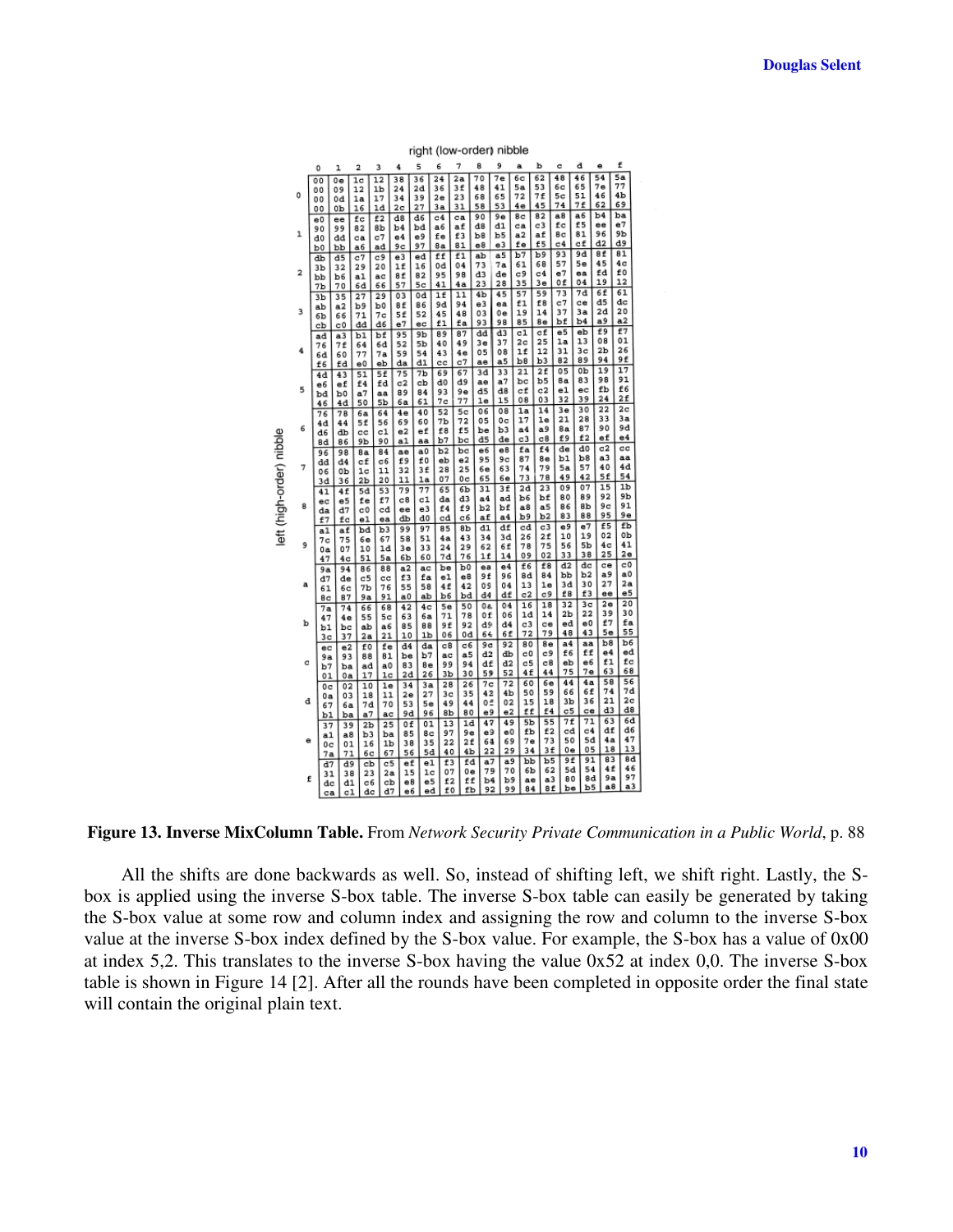$101234$ 5 6 7 8 9 a b  $\sim$   $\alpha$ d  $\mathbf f$ 00 | 52 09 6a d5 30 36 a5 38 bf 40 a3 9e 81 f3 d7 fb 10 | 7c e3 39 82 9b 2f ff 87 34 8e 43 44 c4 de e9 cb 20 154 7b 94 32 a6 c2 23 3d ee 4c 95 0b 42 fa c3 4e 30 | 08 2e a1 66 28 d9 24 b2 76 5b a2 49 6d 8b d1 25 40 | 72 f8 f6 64 86 68 98 16 d4 a4 5c cc 5d 65 b6 92 50 | 6c 70 48 50 fd ed b9 da 5e 15 46 57 a7 8d 9d 84 60 | 90 d8 ab 00 8c bc d3 0a f7 e4 58 05 b8 b3 45 06 70 | d0 2c 1e 8f ca 3f 0f 02 c1 af bd 03 01 13 8a 6b 80 | 3a 91 11 41 4f 67 dc ea 97 f2 cf ce f0 b4 e6 73 90 | 96 ac 74 22 e7 ad 35 85 e2 f9 37 e8 1c 75 df 6e a0 | 47 f1 1a 71 1d 29 c5 89 6f b7 62 0e aa 18 be 1b b0 | fc 56 3e 4b c6 d2 79 20 9a db c0 fe 78 cd 5a f4 c0 | 1f dd a8 33 88 07 c7 31 b1 12 10 59 27 80 ec 5f d0 |60 51 7f a9 19 b5 4a 0d 2d e5 7a 9f 93 c9 9c ef e0 |a0 e0 3b 4d ae 2a f5 b0 c8 eb bb 3c 83 53 99 61 f0 | 17 2b 04 7e ba 77 d6 26 e1 69 14 63 55 21 0c 7d

**Figure 14. Inverse S-box.** From http://www.samiam.org/s-box.html

# **9 Conclusion**

The Rijndael algorithm was chosen as the new Advanced Encryption Standard (AES) for several reasons. The purpose was to create an algorithm that was resistant against known attacks, simple, and quick to code. Choosing to use field  $GF(2)^8$  was a very good decision. The inverse of the addition operation was itself, making much of the algorithm easy to do. In fact, every operation is invertible by design. In addition, the block size and key size can vary making the algorithm versatile. AES was originally designed for non-classified U.S. government information, but, due to its success, AES-256 is usable for top secret government information [11]. As of July 2009, no practical attacks have been successful on AES [12].

### **10 Code Samples**

The code samples (below) have been developed by the author. The following Java-code module creates the Inverse S-box from the original S-box. Both "boxes" store the values of integers.

```
public void createInverseSBox()
{
    for(int i=0; i<16; i++)
    {
        for(int j=0; j<16; j++)
        \mathbf{f}inverseSBox[i][j] = findInverseLocation(i*16 + j);}
    }
}
```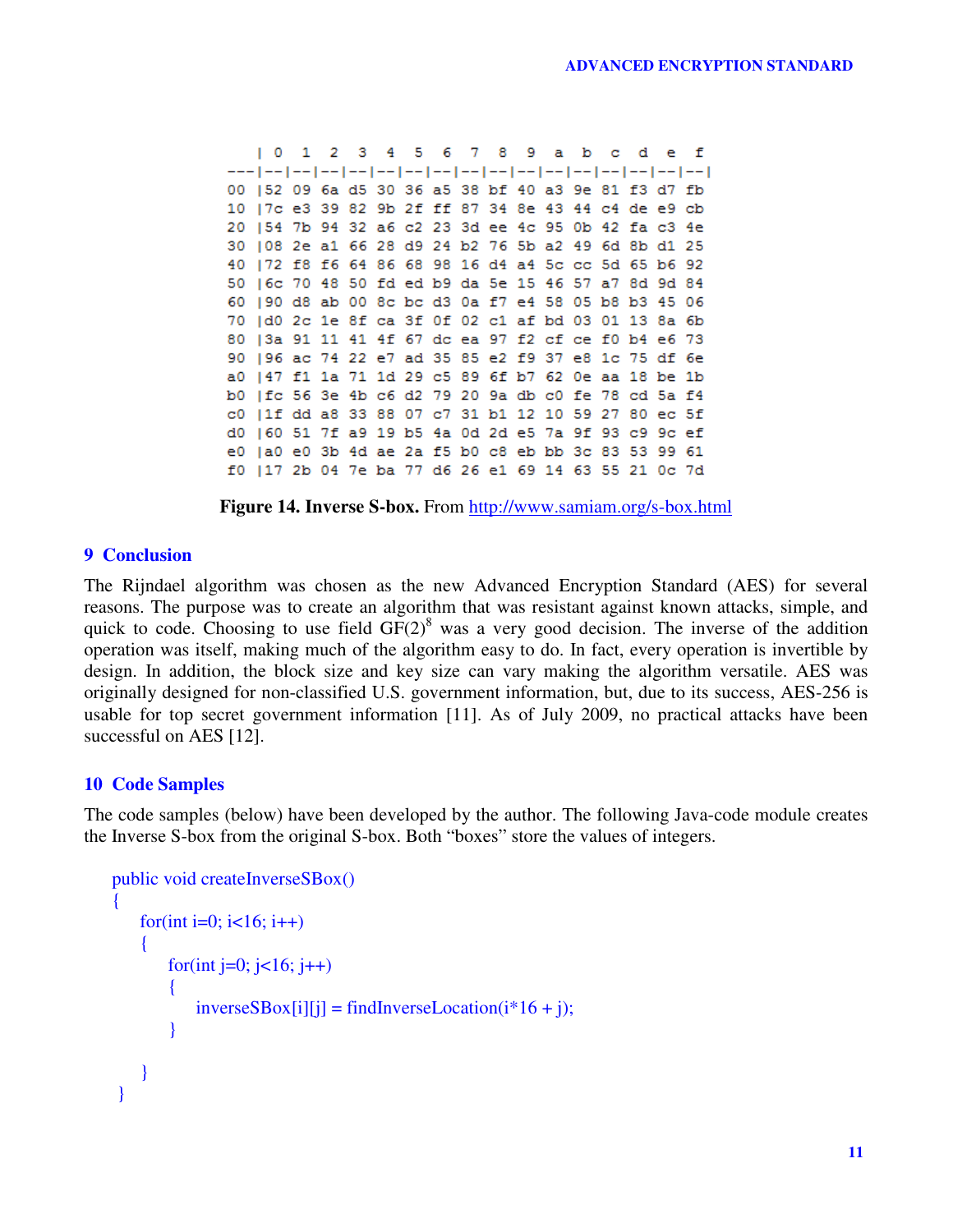This program finds the inverse location for creating the inverse S-box:

```
public int findInverseLocation(int num)
{
    int spotI = -1;
    int spotJ = -1;
    for(int i=0; i<16; i++)
    {
       for(int j=0; j<16; j++)
        {
           if(sBox[i][j] == num){
               spotI = i;spotJ = j;}
        }
    }
   return spotI * 16 + spot;
}
```
This program generates the MixColumn table:

```
public void createMixColumn()
{
   for(int i=0; i<16; i++)
   {
       for(int j=0; j<16; j++)
       {
           mixColumn[i][j][0] = (i*16 + j)*2;if(minColumn[i][j][0] \ge 128){
              mixColumn[i][j][0] = (mixColumn[i][j][0] \land 27) % 256;
           }
           mixColumn[i][j][1] = i*16 + j;mixColumn[i][j][2] = i*16 + j;mixColumn[i][j][3] = (mixColumn[i][j][0] \land mixColumn[i][j][1]),}
   }
}
```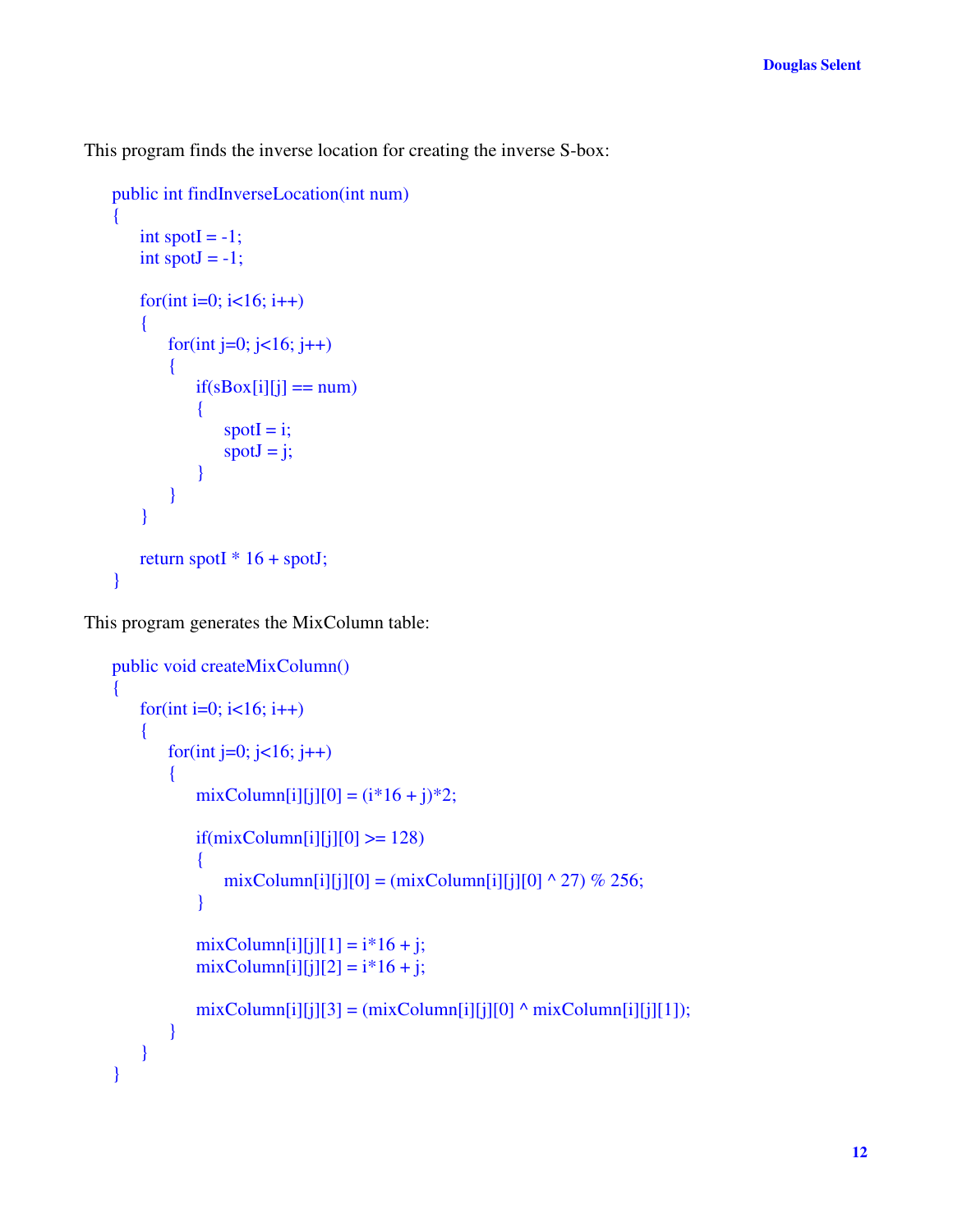This module performs the S-box substitution with a byte represented as an integer:

```
public int sboxSubstitution(int plainText)
{
    int tableSpotI = getIValue(plainText);int tableSpotJ = plainText % 16;
    return sBox[tableSpotI][tableSpotJ];
}
```
This program creates the blocks out of the plain text represented as a character array:

```
public int[][][] createStates(char[] textArray, int numStates)
{
    int states[[[][] = new int[numStates][4][4];
    int z = 0;
    //state,row,column
    for(int i=0; i<numStates; i++)
    {
        for(int j=0; j<4; j++)
        {
             for(int k=0; k<4; k++)
             {
                 states[i][k][j] = (int)textArray[z];z++;
             }
        }
    }
    return states;
}
```
This module performs a Rijndael round, but it is not completely finished yet:

```
public int[][][] round(int sNum, int roundNum, int states[][][], /*expanded key*/)
{
    for(int i=0; i<4; i++)
    {
        for(int j=0; j<4; j++)
        {
            states[shum][i][j] = sboxSubstitution(states[shum][i][j]);}
    }
    for(int i=1; i<4; i++)
    {
        for(int j=0; j<i; j++)
        {
```